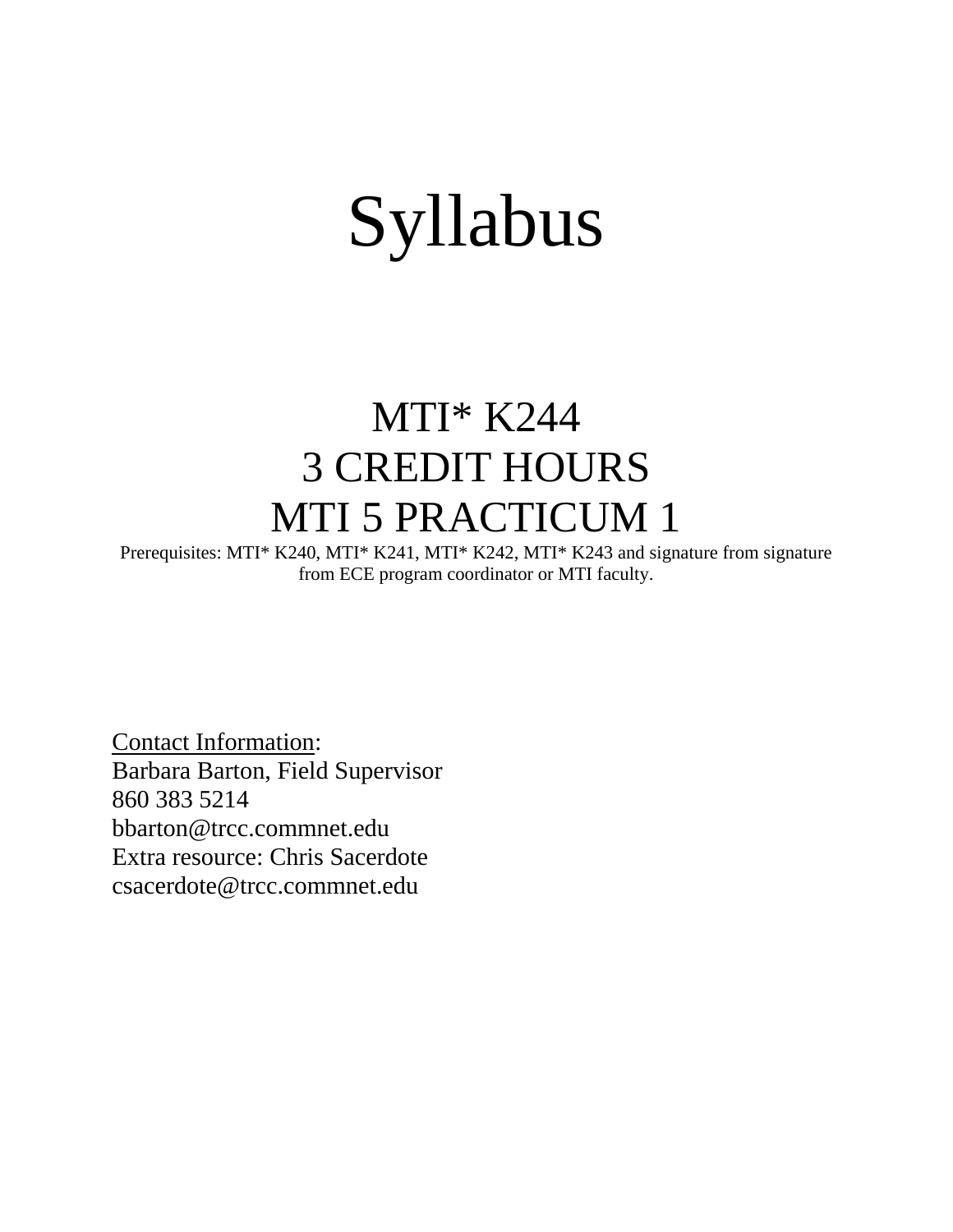# **Course Discription:**

#### **MTI\* K244 (formerly MTI K244) 3 CREDIT HOURS MTI 5 PRACTICUM 1**

Prerequisites: MTI\* K240, MTI\* K241, MTI\* K242, MTI\* K243 and signature from signature from ECE program coordinator or MTI faculty.

The internship with seminar will include the creation of Montessori materials and an album.

# **MTI\* K245 (formerly MTI K245) 3 CREDIT HOURS MTI 6 PRACTICUM 2**

Prerequisite: MTI\* K240, MTI\* K241, MTI\* K242, MTI\* K243 and signature from ECE program coordinator or MTI faculty.

This internship with seminar will include the creation of more Montessori materials, continued work on the album, and the final certification exam.

# **Course Outcomes:**

Upon successful completion of all program requirements, including this practicum, graduates will be able to:

- 1. implement Montessori Philosophy (your performance, choice of curriculum and interactions with the children
- 2. understand developmental needs and variations of the children
- 3. create and maintain a Montessori environment that enhances the development of children's psychological, social, physical, and intellectual development.
- 4. observe children for assessment purposes.
- 5. create a curriculum using appropriate Montessori apparatus.
- 6. create learning materials that are developmentally appropriate for children in each stage of growth.
- 7. plan and implement programs that are safe, effective, and responsive to children's needs while meeting MACTE competencies.
- 8. develop and demonstrate communications skills/methods for use with parents and fellow professionals.
- 9. manage a Montessori classroom in various public and private settings.
- 10. create and maintain an environment which meets state licensing requirements as well as high standards in health, safety and nutrition.
- 11. Hold confidentiality of children, staff, parents etc
- 12. Aware of and abide by State licensing regulations
- 13. Maintain AMS Code of Ethics and standards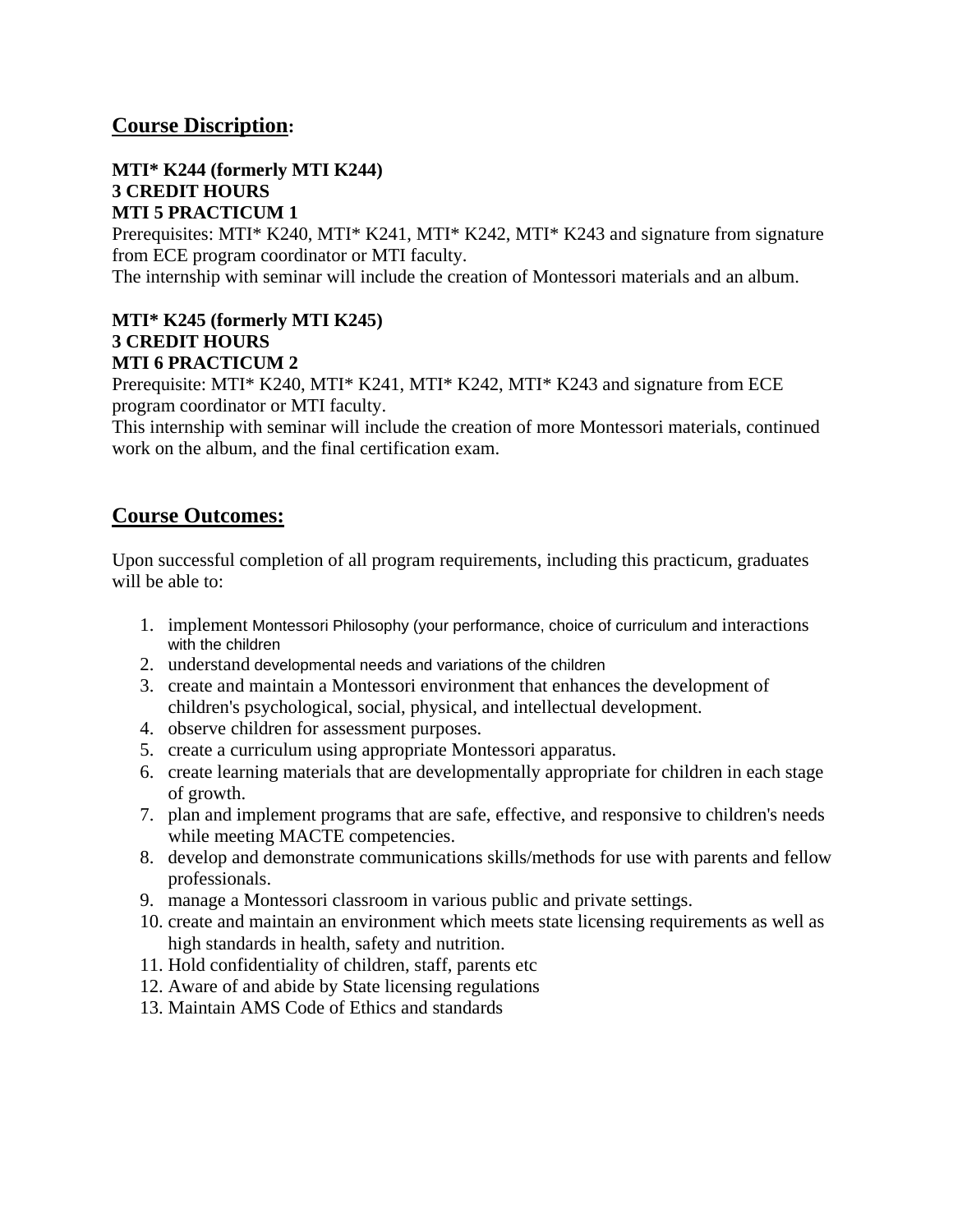# **Required Compentensies:**

# Montessori Teacher Institute /Three Rivers Community College

| Student:        | Code:<br>= Not Observed |                 |                                                                                                                                                           |                                                                                                                      |  |  |
|-----------------|-------------------------|-----------------|-----------------------------------------------------------------------------------------------------------------------------------------------------------|----------------------------------------------------------------------------------------------------------------------|--|--|
| Instructor:     |                         |                 |                                                                                                                                                           | = Skill Developing                                                                                                   |  |  |
| Dates:          |                         |                 |                                                                                                                                                           | = Implemented successfully                                                                                           |  |  |
|                 |                         |                 | <b>General Skills Evaluation (Practicum):</b>                                                                                                             |                                                                                                                      |  |  |
| 1 <sup>st</sup> | 2 <sub>nd</sub>         | 3 <sup>rd</sup> | <b>Skill</b>                                                                                                                                              |                                                                                                                      |  |  |
|                 |                         |                 | and interactions with the children                                                                                                                        | Implement Montessori Philosophy (your performance, choice of curriculum                                              |  |  |
|                 |                         |                 | Prepare effect environment                                                                                                                                |                                                                                                                      |  |  |
|                 |                         |                 | Keep accurate records on children and progress                                                                                                            |                                                                                                                      |  |  |
|                 |                         |                 | Make accurate observations or children's behaviors, needs, abilities and use<br>the knowledge acquired through observation in your dealings with children |                                                                                                                      |  |  |
|                 |                         |                 | Relate well to younger children                                                                                                                           |                                                                                                                      |  |  |
|                 |                         |                 | Relate well to older children                                                                                                                             |                                                                                                                      |  |  |
|                 |                         |                 | Relate well to adult population. (Clear, open and honest communication) (No<br>triangulation)                                                             |                                                                                                                      |  |  |
|                 |                         |                 | Understand developmental needs and variations of the children                                                                                             |                                                                                                                      |  |  |
|                 |                         |                 | Begin to recognize and modify for exceptionalities in children<br>(academic, behavioral, social, emotional and physical)                                  |                                                                                                                      |  |  |
|                 |                         |                 | Use language which encourage children to express their own ideas, solve<br>their own problems and work from an internal locus of control                  |                                                                                                                      |  |  |
|                 |                         |                 |                                                                                                                                                           | Stand back and observe. Do not interrupt the children's independent learning<br>process. Engage at appropriate times |  |  |
|                 |                         |                 |                                                                                                                                                           | Support head teacher in following through of ground rules and discipline                                             |  |  |
|                 |                         |                 |                                                                                                                                                           | Aware of entire class while presenting or working with child(ren)                                                    |  |  |
|                 |                         |                 |                                                                                                                                                           | Competent with materials in all areas of classroom                                                                   |  |  |
|                 |                         |                 | Give effective presentations to small groups                                                                                                              |                                                                                                                      |  |  |
|                 |                         |                 | Effectively lead whole class at group time                                                                                                                |                                                                                                                      |  |  |
|                 |                         |                 | friendliness with professionalism                                                                                                                         | Participate in parent conferences, parent meetings etc (Balance warmth and                                           |  |  |
|                 |                         |                 | Hold confidentiality of children, staff, parents etc                                                                                                      |                                                                                                                      |  |  |
|                 |                         |                 | Aware of and abide by State licensing regulations                                                                                                         |                                                                                                                      |  |  |
|                 |                         |                 | Maintain AMS Code of Ethics and standards                                                                                                                 |                                                                                                                      |  |  |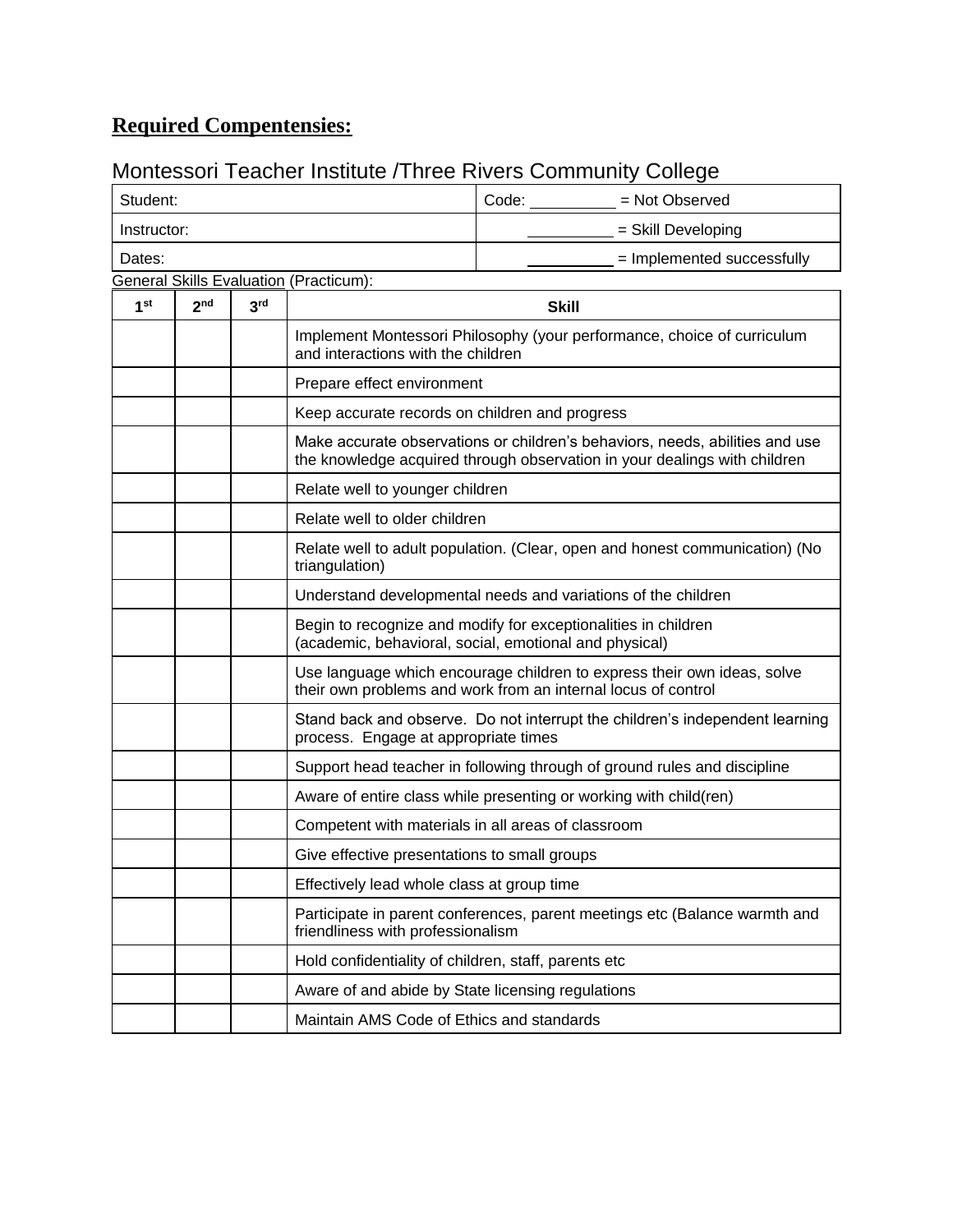#### **Montessori Training Institute at Three Rivers Community College**

| <b>COURSE TITLE:</b><br><b>INSTRUCTOR:</b> | MTI K244 / MTI K245 Montessori V & VI Internship<br><b>Barbara Barton</b> |
|--------------------------------------------|---------------------------------------------------------------------------|
| <b>CLOCK HOURS:</b>                        | 45 (41.25 real time)                                                      |
| <b>HOME PHONE:</b>                         | 860 521 0572                                                              |
| E-MAIL:                                    | bbarton@TRCC.Commnet.edu                                                  |
| <b>COURSE TIME:</b>                        | Saturdays, once a month, August through May                               |
| LOCATION:                                  | Varies depending on subject and availability                              |
| <b>OFFICE LOCATION:</b>                    | Early Childhood & MTI Office                                              |
| <b>OFFICE HOURS:</b>                       | By appointment and online                                                 |
|                                            |                                                                           |

# **Objectives and Competencies to be achieved:**

# 1.1 General Statement and Purpose

The internship with seminars will include the creation of Montessori materials and an album

# 1.2 Knowledge Objectives

# **MACTE COMPETENCIES**

- 1. Demonstrate knowledge of human development and education. Interpret child development and early childhood concepts to other staff, parents and community.
- 1.2 Plan for continuity of learning experiences for children ion the age range of certification.
- 4. Demonstrate knowledge, application and analysis of the theoretical / philosophical base upon which Montessori early childhood programs have been and currently developed.
	- 3.1 Demonstrate ability to assess children's needs through a variety of vehicles.
	- 3.2 Develop a suitable match between diagnosis and learning activities provided.
	- 3.6 Demonstrate knowledge of the teaching art, music, movement, geography and science.
	- 3.7 Demonstrate knowledge of the teaching of varied learning styles.
	- 3.8 Demonstrate knowledge of environmental design and preparation.
	- 3.9 Provide opportunities for choice, problem solving, decision making, and responsibility for learning on the part of the children.
	- 3.10 Demonstrate a broad repertoire of teaching strategies )i.e., structuring environment; using manipulative materials for exploration, demonstration, and concrete models; modeling behavior; using verbal strategies such as inquiry, explanation, imitation, illustration, and dramatization.).
	- 3.11 Demonstrate ability to plan and implement group activities.
	- 3.12 Develop organizational and management procedures to facilitate growth and learning.
	- 4. Evaluate objectives, children's individual growth, learning and programs: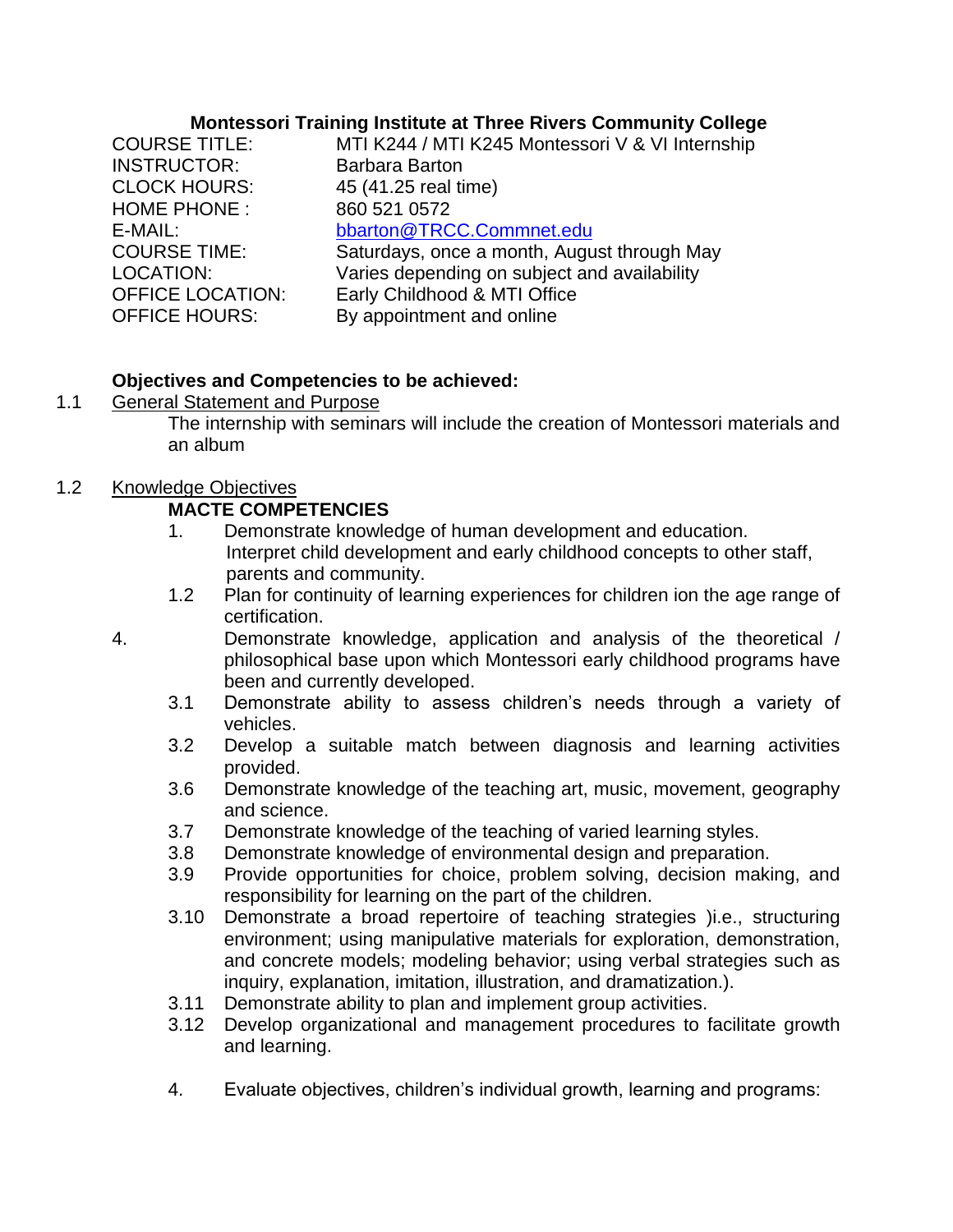- 4.1 Evidence consistency between stated objectives and methods of evaluation.
- 4.2 Demonstrate knowledge of appropriate evaluation measures.
- 4.3 Develop and use a variety of appropriate record-keeping and evaluation processes.
- 4.4 Interpret results of evaluation measures
- 4.5 Prepare professional reports
- 6. Design and evaluate curriculum materials and resources appropriate to children with varying abilities and cultural backgrounds:
	- 5.1 Evaluate and select prepared everyday living curriculum materials.
	- 5.2 Develop original sensorial materials to meet the needs and interests of children.
	- 5.3 Demonstrate knowledge of the rationale of sensorial curriculum materials.
	- 5.4 Demonstrate knowledge of continuum with curriculum materials.
- 7. Demonstrate interest and involvement in the community served.
	- 6.1 Demonstrate knowledge of community served.
	- 6.2 Demonstrate ability to articulate program
	- 6.3 Demonstrate ability to participate in parent conferences and skills in non judgmental listening and interactions with others
- 8. Demonstrate program leadership
	- 7.1 Implement minimum standard required by health / education / welfare codes

# F- Skill Objectives

- To learn ways to protect the natural development of children.
- To learn to provide an enriched Montessori environment for young children.
- To become practiced observers.

# G- Attitudes / Values

Respect for children.

Respect for self and others.

# H- Methodology

**Lectures** 

Students presenting and sharing work

- Group discussion
- **Observation**

Presentation of and practice with materials.

# **REQUIRED TEXTS:**

Continues use of all texts from academic phases and handouts Membership to AMS (Montessori Today Journal) <https://vista.ctdlc.org/webct/logonDisplay.dowebct>

# **MATERIALS NEEDED:**

One large 3-ring binder, protective page coverings, tab dividers. Materials for original lessons and year long as needed.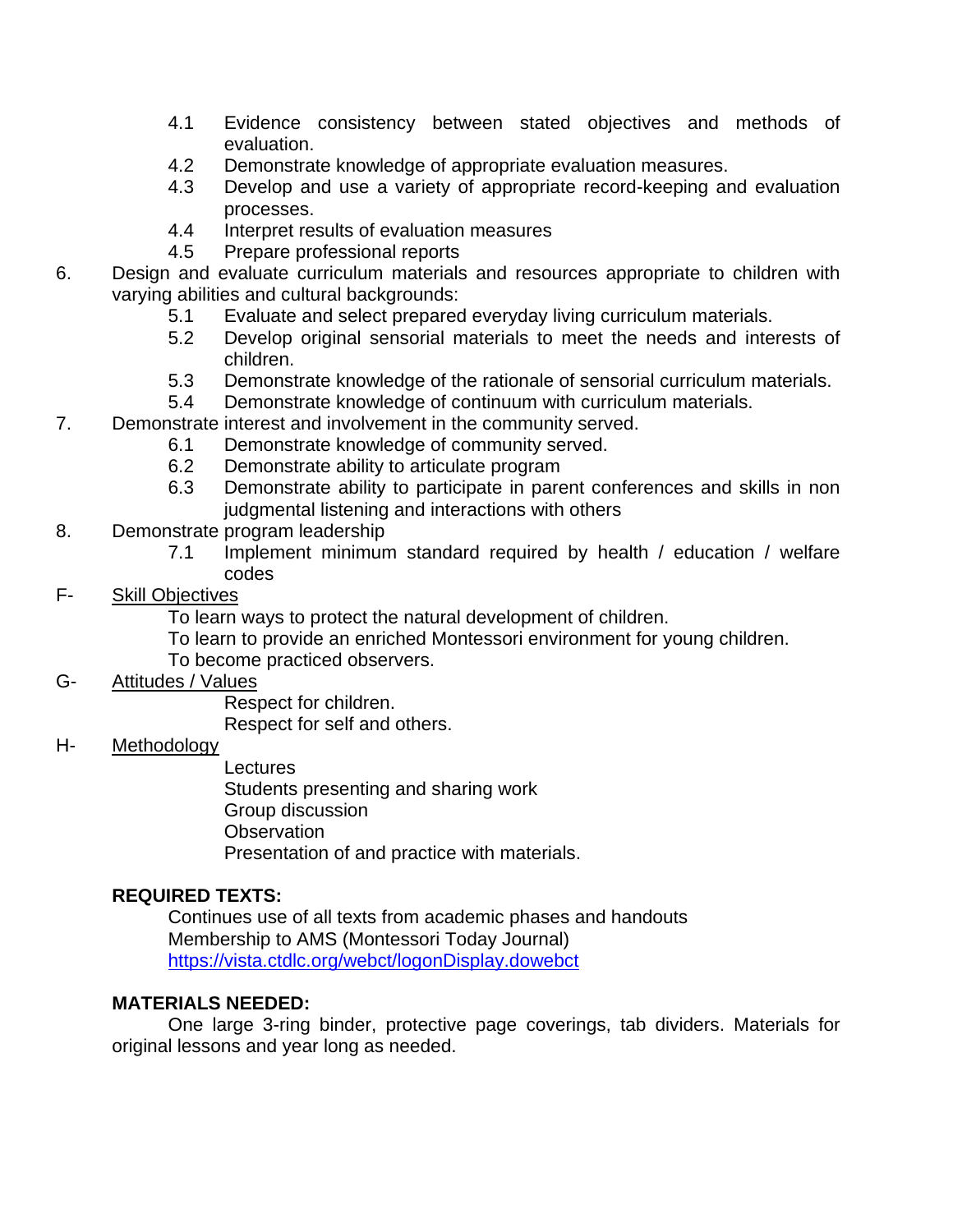#### **Bibliography:**

- 1. Britton, Lesley, *Montessori Play and Learn: A Parent Guide to Purposeful Play from Two to Six*, Crown Publishers, Inc. New York .1992. ISBN: 0517-59182-0
- 2. Hainstock, G. Elizabeth, *Teaching Montessori in the Home: The School Years*, Random House. New York. 19 71. ISBN: 0-394-46227-0
- 3. Lillard, Paula Polk. *The Montessori Method: A Modern Approach*, Schocken Books Inc., New York. 1967. ISBN: 0805209204
- 4. Johnson, Katie. *Doing Words*, Horizon Promotions. 1989. ISBN: 039542731
- 5. Montessori, Maria. *Education for a New World*, Kalakshetra Publications. 1974.
- 6. Montessori, Maria. 1870-1952 *The Secret of Childhood*. Ballantine Books, (BK) 1972.
- 7. Montessori, Maria. 1870-1952 *The Absorbent Mind*. Clio Press, (BK) 1964.
- 8. Montessori, Maria. *The Montessori Method*, Schocken Books, ISBN: 64-24014 (BK) 1973
- 9. Montessori, Maria. *The Discovery of the Child*. 1<sup>st</sup> Amer. Fides Publishers. ISBN: 67-024813 (BK)
- 10. Montessori, Maria. *Spontaneous Activity in Education*. Schocken Books, ISBN: 65- 014827 (BK) 1965
- 11. Montessori, Maria. *Dr. Montessori's Own Handout*, Schocken Books. New York. 1965. (updated version by: Nancy McCormick Rambush. 1988. ISBN: 0805209212)
- 12. Montessori, Maria. *The Formation of Man*. KalaKshetra Publications. 1975.
- 13. Montessori, Maria. *To Educate the Human Potential*, Kalakshetra Publications. 1973.
- 14. Orem, R.C. *Montessori for the Disadvantanged*, Capricorn Books. New York. 1968. ISBN: 67-10960
- 15. Warner Sylvia Ashton. *Teacher*. Simon and Schuster. 1986. ISBN: 0671617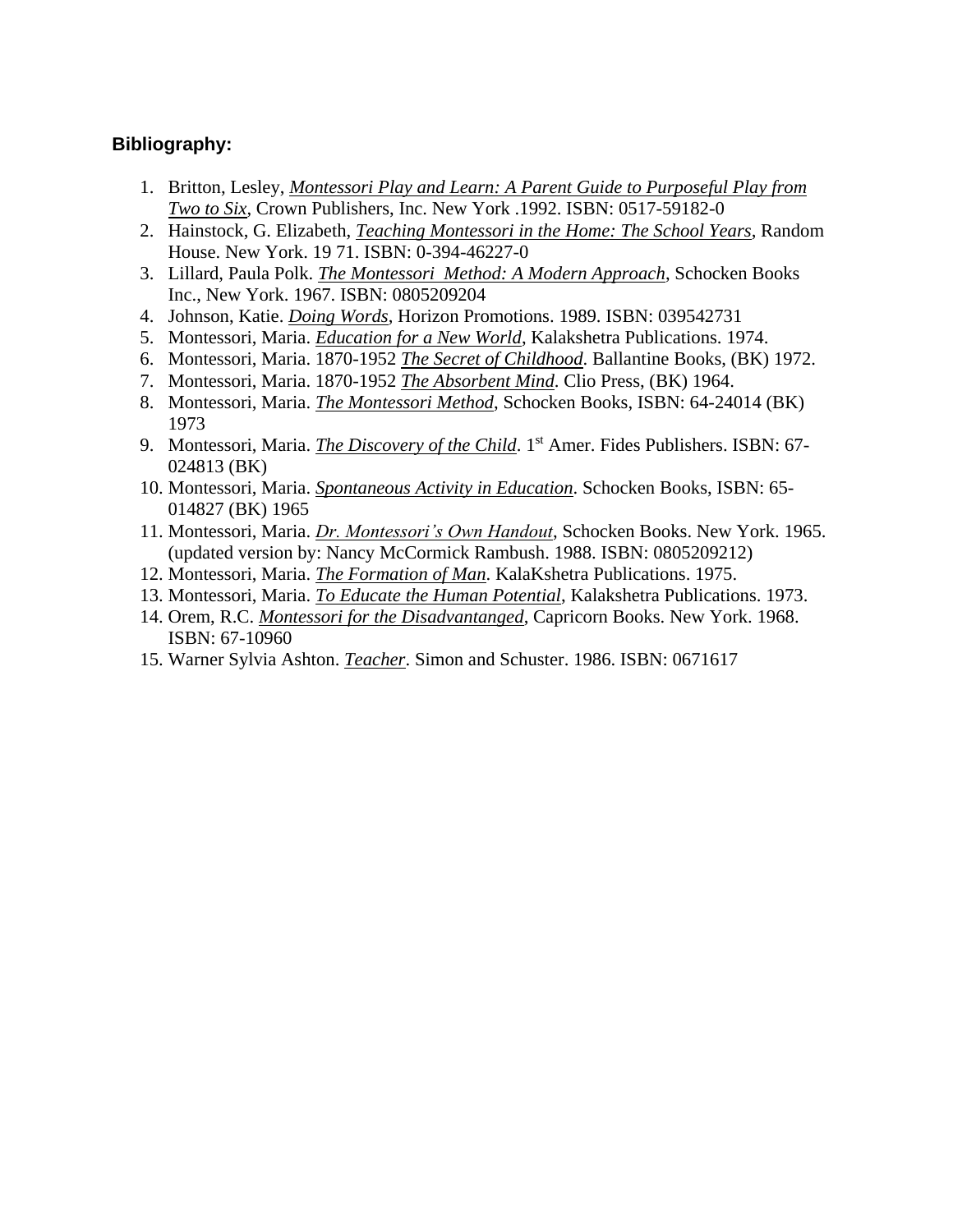# **Method of Evaluation (Course Requirements): Guidelines:**

**Attend** 41 hours each semester of seminars (Aug - May, one Saturday a month)

**Faculty observation** of student 3 (6 for independents) times over the course of the year

# **Student observations, evaluations and assignments**.

 6 student observations of various Montessori schools and write ups. Complete 3 self evaluations which include goal setting Various assignment (Listed on table)

# *SUPERVISING TEACHER*

Communicate monthly with *supervising teacher Supervising teacher* evaluations forms (Student reminders help.) Sign off on log sheet and presentations **Student teaching hours**: Minimum 540 hours

# **Class Schedule for Required Montessori Teachers Institute Seminars**

*A. August* Review of Syllabus Hillstead Museum Adong Asian Market

# *B. September*

Classroom Management Record Keeping Classroom Design **Organization** Parent Communication

*C. October*  Sensorial Final Album Review

# *D. November*

**Discipline** Discussions of Observations

> *E. December*  Music / Movement

*F. January*  Practical Life Lisa Smith-Horn's Classroom So. Windsor, CT Final Album Review

# *G. February*

Language Final Album Review

*H. March*  Geography / Culture

# *I. April*

Math Final Album Review

# *J. April or May*

Parent Conferences Licensing requirements for your state **Accreditation** Sharing of Year Long Project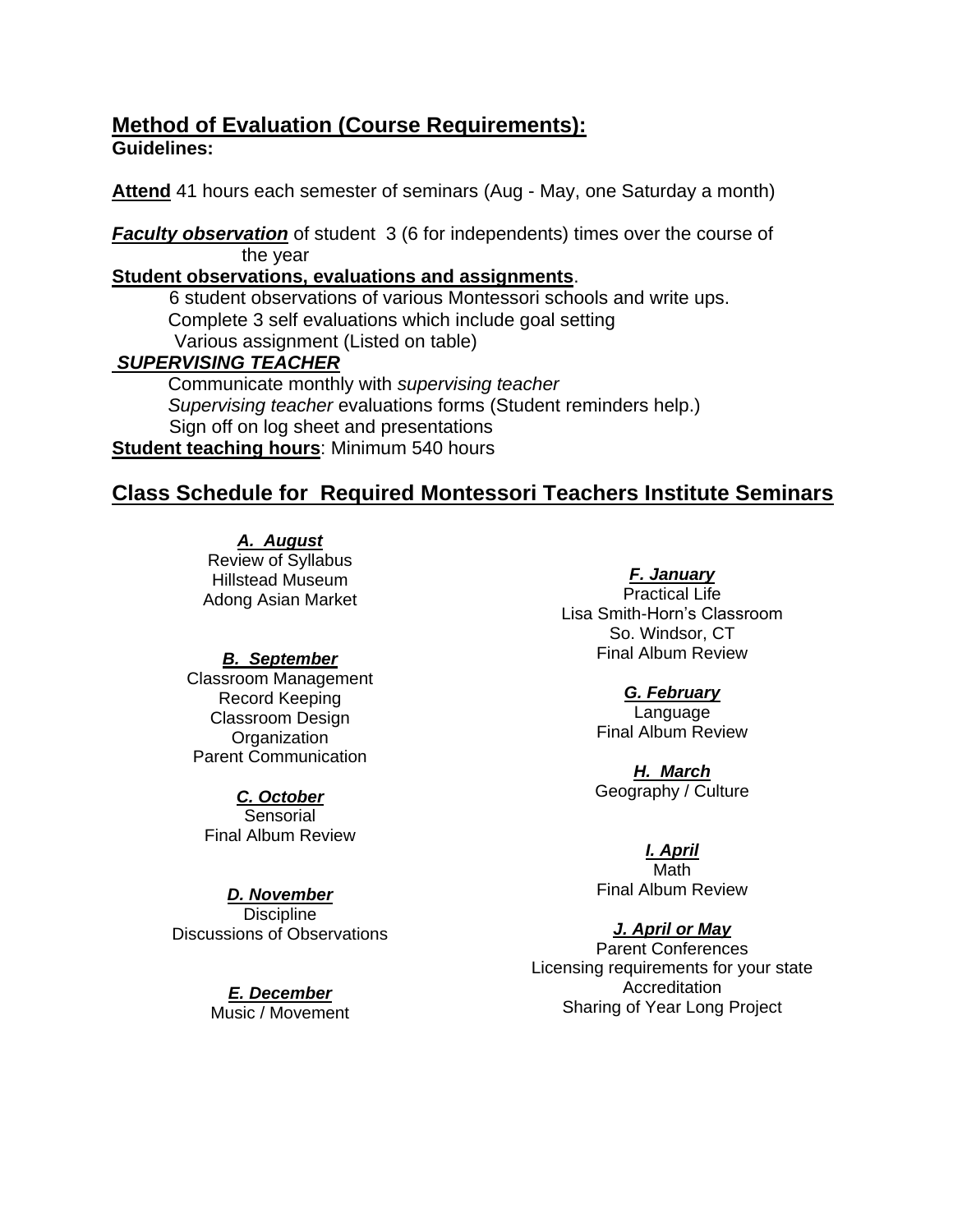**Dates and Times may change. Content will be completed.**

# **Assignments / Requirements:**

| <b>Assignment</b>                                                | <b>Description</b>                                                                                                                                   |  |
|------------------------------------------------------------------|------------------------------------------------------------------------------------------------------------------------------------------------------|--|
| albums - complete                                                | <b>October - Sensorial</b><br><b>January - Practical Life</b><br>February - Language<br>March - Math                                                 |  |
| <b>Reference Notebook</b>                                        | <b>April</b> - Theory notes<br><b>Biographical information</b><br>Cultural music and art<br>Parent reference material<br>Observation forms and model |  |
| <b>Case Study</b>                                                | <b>March</b>                                                                                                                                         |  |
| <b>Year long Project</b>                                         | <b>May</b> - presentation to group                                                                                                                   |  |
| <b>Attendance</b>                                                | at all seminars                                                                                                                                      |  |
| <b>Original activities</b>                                       | 6 made from summer<br>Create 3 more originals:<br>2 sensorial - October<br>1 practical life - January                                                |  |
| <b>Self evaluation</b>                                           | goals and progress Nov - Feb - May                                                                                                                   |  |
| <b>Evaluation from supervising</b><br>teacher                    | Nov - Feb - May                                                                                                                                      |  |
| <b>Revised Introductions to</b>                                  | <b>October - Sensorial</b><br><b>January - Practical Life</b><br>February - Language<br>March - Math                                                 |  |
| Create a discipline policy                                       | <b>November</b>                                                                                                                                      |  |
| Attend staff meeting as<br>recommended by supervising<br>teacher |                                                                                                                                                      |  |
| <b>Observe other Montessori Schools</b>                          | at least 6 times. It is recommended<br>that the student visit the same school<br>for their first and last visit.                                     |  |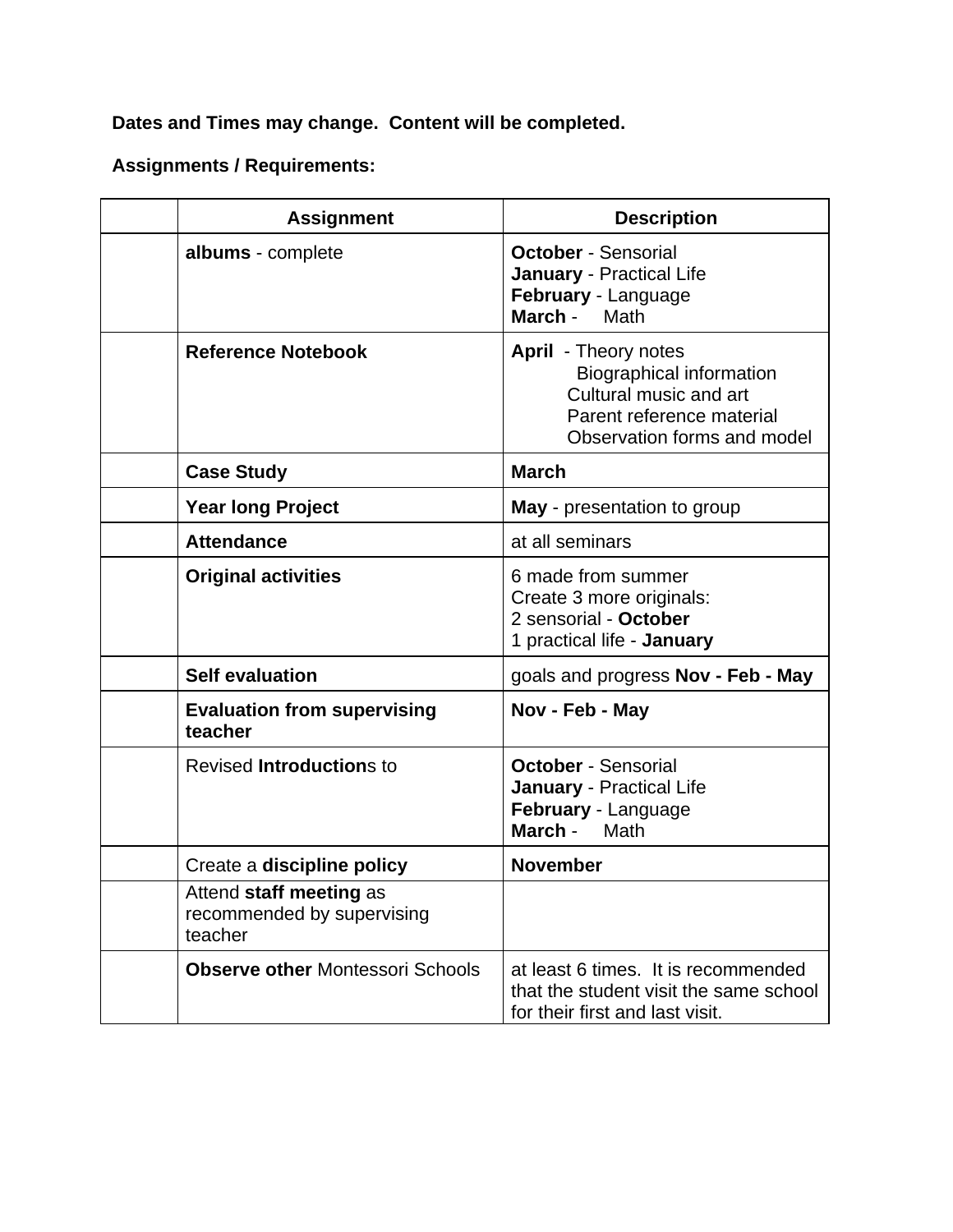# **COURSE EVALUATION:**

The evaluation process will be computed based on the points received for the assignments:

| Grades | Equivalent  | <b>Quality Points</b> |
|--------|-------------|-----------------------|
| Α      | 941 - 1000  | 4.0                   |
| $A -$  | 891-940     | 3.7                   |
| $B+$   | 861 - 890   | 3.3                   |
| B      | $821 - 860$ | 3.0                   |
| B-     | 791 - 820   | 2.7                   |
| $C+$   | 761 - 790   | 2.3                   |
| C      | 721 - 760   | 2.0                   |
| $C-$   | 691 - 720   | 1.7                   |
| D+     | 661 - 690   | 1.3                   |
| D      | $621 - 660$ | 1.0                   |
| D-     | $600 - 620$ | 0.7                   |
| F      |             |                       |

# **Attendance:**

This course is designed based on requirements for certification. Therefore, students who are registered for this course are required to attend class and participate in class. In extreme cases make up hours may be arranged, however all hours must be met.

# **Academic Integrity Policy:**

Academic integrity is essential to a useful education. Failure to act with academic integrity severely limits a person's ability to success in the classroom and beyond. Furthermore, academic dishonesty erodes the legitimacy of every degree awarded by the College. In this class and in the course of your academic career, present only your own best work; clearly document the sources of the material you use from others; and act at all times with honor.

# **College Withdrawal Policy:**

Students may withdraw, in writing at the Registrar's Office, for any reason until the end of the 10th week of classes. From the 11th week through the end of the 13th week, a student may withdraw with the signature of the instructor or advisor.

# **Disabilities Statement**

If you have a hidden or visible disability which may require classroom or test-taking modifications, please see me as soon as possible. If you have not already done so, you may choose to notify and consult with John Perch, who is coordinating services to students with disabilities, or Chris Scarborough, Disabled Student Counselor.

# **Cell Phones:**

Cell phones are a wonderful concept and in case of an emergency a great way to keep in touch. Cell phones should be turned off before class begins. If a call has to be taken during class time, please be respectful of others and leave the room and return as quickly and as quietly as possible. Text messaging is also unacceptable during class time.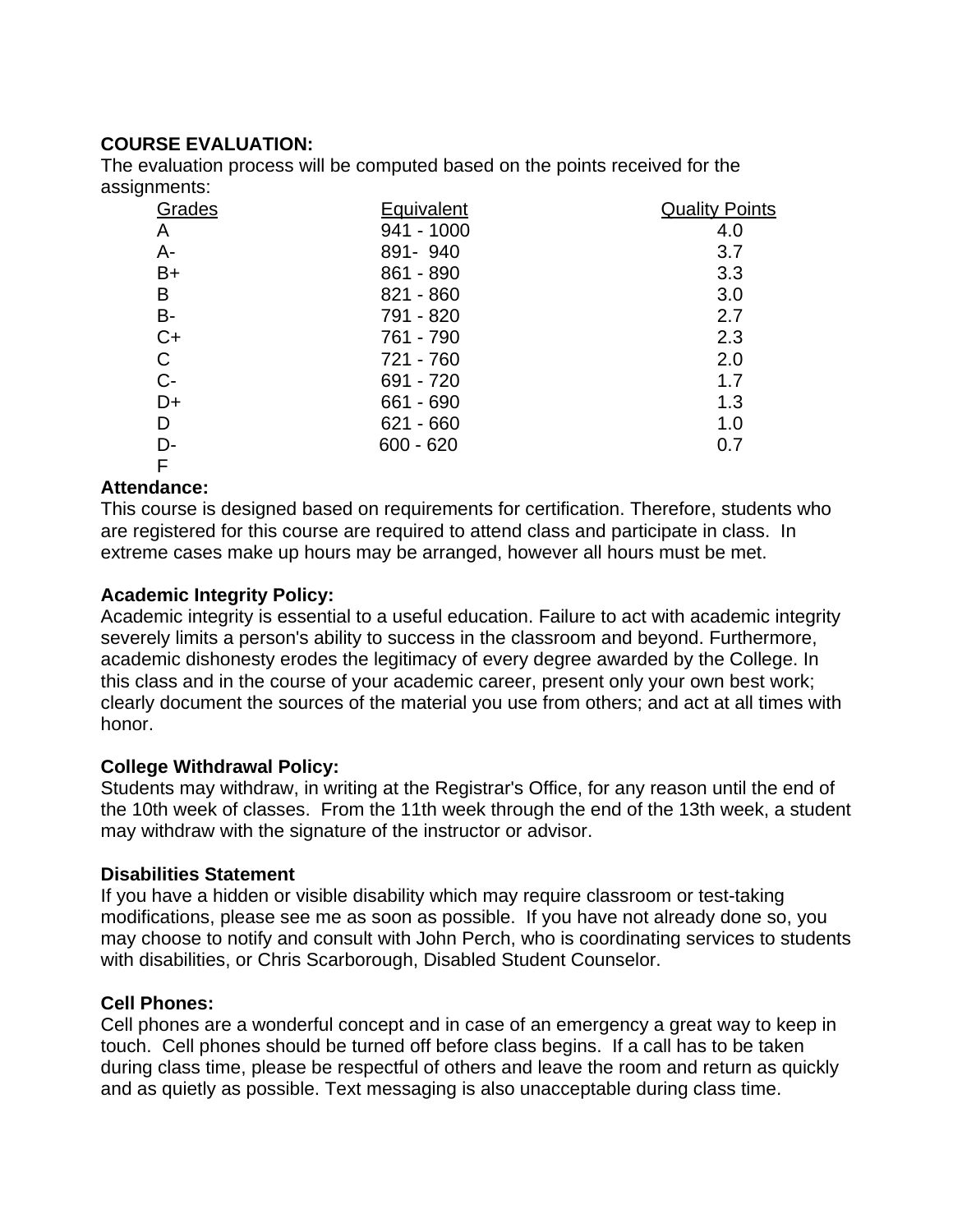# **Montessori Teacher Institute**

Early Childhood Education Practicum Instructions for **Observation**

Observation is an important part of the Montessori Philosophy. You are to complete six (6) observations over the two semesters of interning. We highly recommend that the first and the last observation are the same sight. We also want to encourage you to expand your horizons and go somewhere besides to see the other members of your group. While it is great to see each other, it is also good to expand horizons and see how other people do things.

After each observation write a page or so on your reaction to what you liked, dislikes, never saw before, what confused you ... It doesn't have to be real formal but something that shows reflection on your experience.

An observation at a "good" sight can be rewarding and observation at a "bad " sight can be eye opening.

Please remember your manners, **YOU ARE an invited GUEST.** Inviting observers to one's classroom is a very personal thing. People will usually allow you to observe because they feel that someone let them in their classroom and it is payback time to the system. No one gets through this alone. A thank you note to the person who's class you observed and to the administer should be sent immediately upon completion of your visit.

Observation should be from when the class begins (usually 8:30 am) to noon. Or the time the school will allow you to visit. Please ask where you may sit. Do not interact with the children, you are there to observe them not interact with them. Offer your assistance at the beginning and end of class, if appropriate to show your consideration.

The following is the outline for your visits:

#### **Observation 1 Environment**

This includes notes on the floor plan, shelves, materials, windows, doors, general movement of the classroom. What are the children working with? Are there patterns with children and the materials? Is there a "separation" of the younger children and the older children? Does the design of the classroom work? Does the design of the environment allow the children to move freely and be independent with the materials? Does the design of the classroom allow the guide and the assistant to move freely or are they hampered by the floor plan? How would you redesign the space?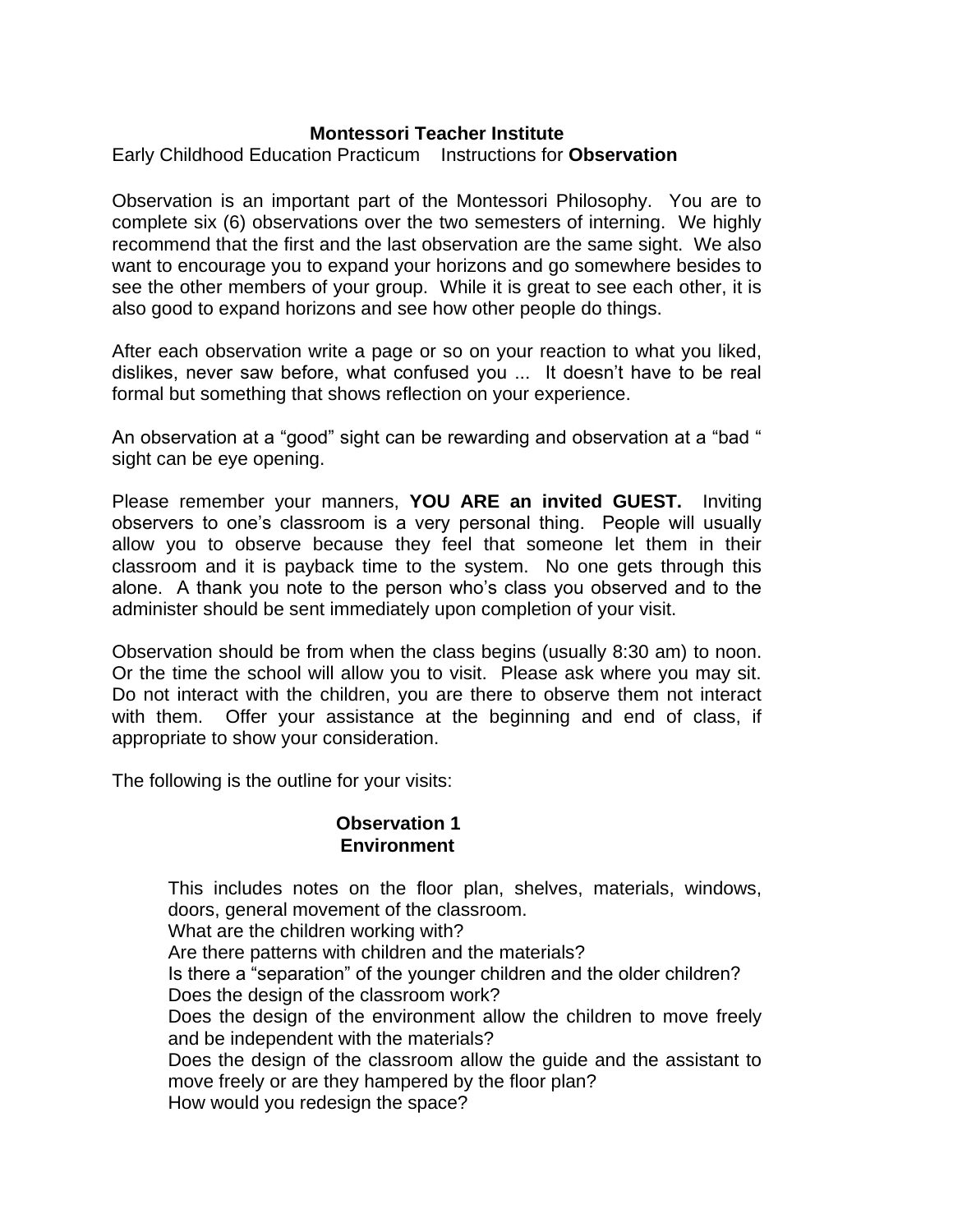# **Observation 2 Practical Life / Sensorial / Younger Child**

**A.)** Split the time of your observation into three equal time periods. For the first time period observe and record the **Practical Life** Area. Record the activities used.

Approximate age of child using which materials.

How long did the child stay engaged in the activity (from taking it from shelf to returning to shelf)?

At the end of the time period record any materials not used.

Find an activity that is different /unique to share at the Practical Life seminar.

**B.)** For the second time period observe the **Sensorial** Area. Record the activities used.

Approximate age of child using which materials.

How long did the child stay engaged in the activity (from taking it from shelf to returning to shelf)?

At the end of the time period record any materials not used.

**C)**. For the third time period observe and record a **younger child**. Document everything done by the child, for how long, interactions with peers. (We will do a sample of this at a seminar) For this time period we want information on the complete child.

# **Observation 3 Control of Movement**

Split the time of your observation into three equal time periods

**A)** Observe and record **general movements** (gross motor) in terms of: general flow through the environment.

**B)** Observe and record **individual movements** of a **younger child** in terms of: general flow through the environment.

**C).**Observe and record individual movements of an **older child** in terms of: being **engaged in an activity**.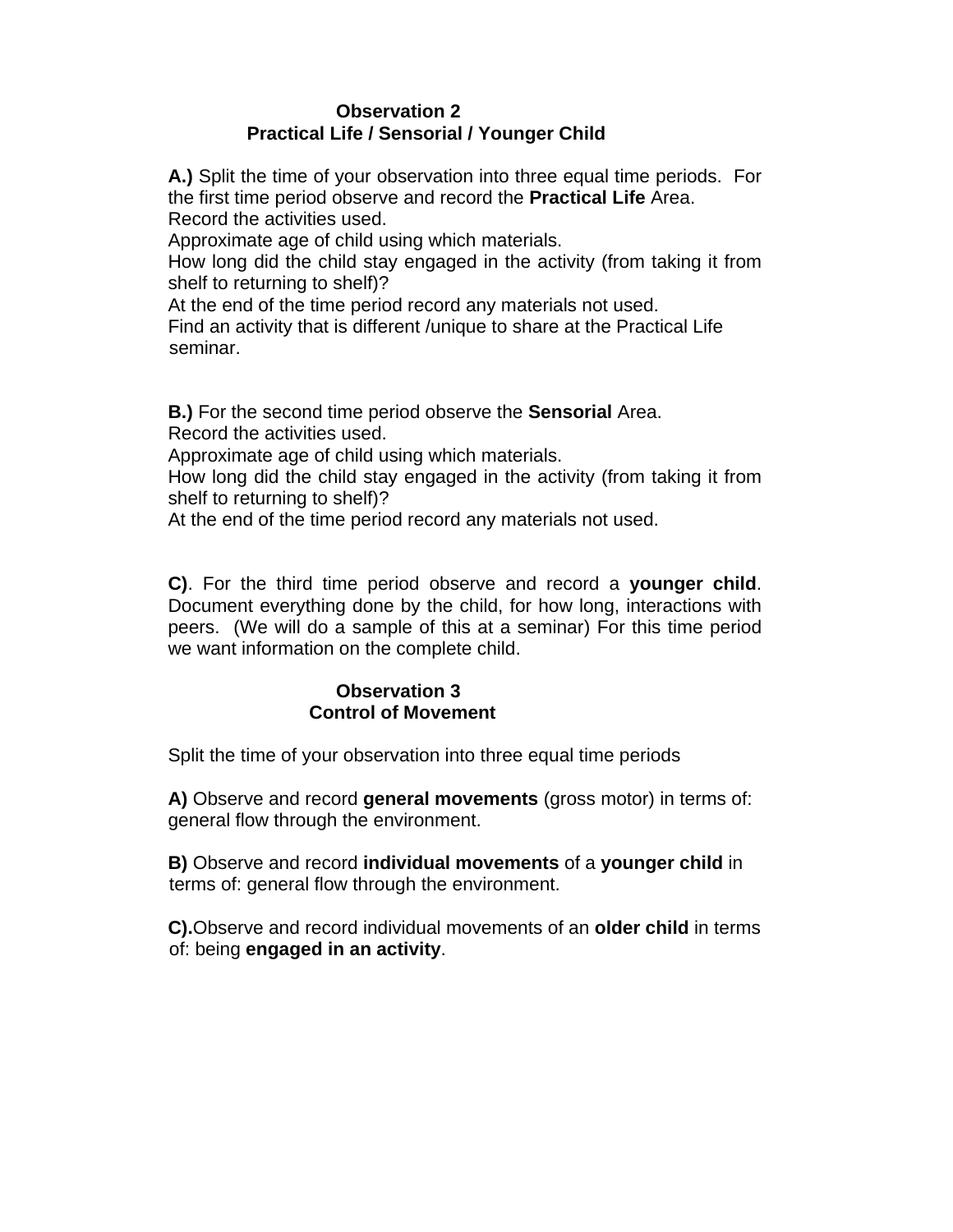# **Observation 4 Language**

Split the time of your observation into two equal time periods.

**A)**. For the first time period observe and record the **Language** Area. Record the activities used.

Approximate age of child using which materials.

How long did the child stay engaged in the activity (from taking it from shelf to returning to shelf)?

At the end of the time period record any materials not used.

**B)**. For the second time period observe and record an **olde**r **child**. Document everything done by the child, for how long, interactions with peers. (We will do a sample of this at a seminar) For this time period we want information on the complete child.

# **Observation 5 Math Math**

Split the time of your observation into two equal time periods.

**A).** For the first time period observe and record the **Math** Area. Record the activities used.

Approximate age of child using which materials.

How long did the child stay engaged in the activity (from taking it from shelf to returning to shelf)?

At the end of the time period record any materials not used.

**B).** For the second time period observe and record a **middle child**. Document everything done by the child, for how long, interactions with peers. (We will do a sample of this at a seminar) For this time period we want information on the complete child.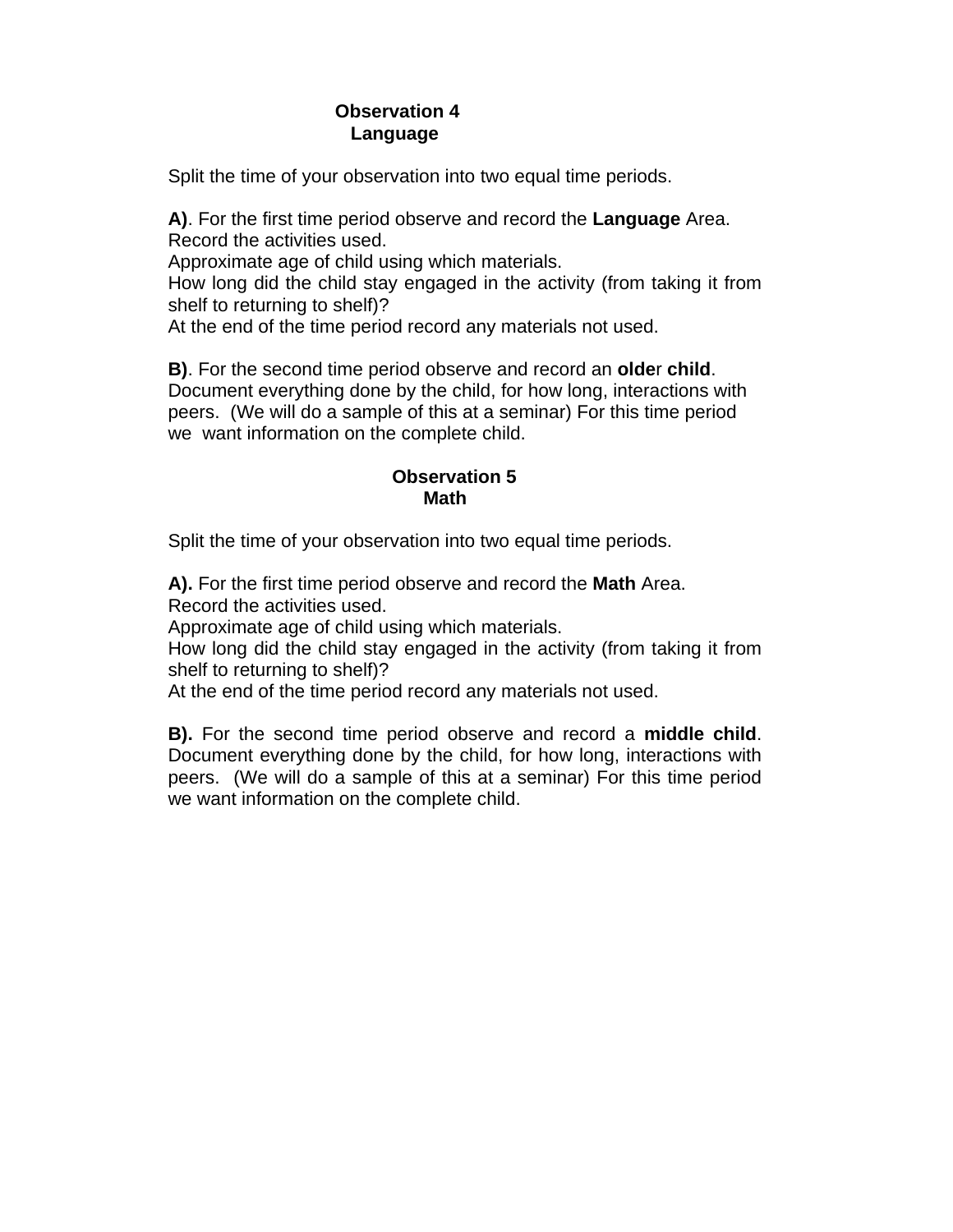# **Observation 6 Environment**

**A )** This includes notes on the floor plan, shelves, materials, windows, doors, general movement of the classroom. What are the children working with? Are there patterns with children and the materials? Is there a "separation" of the younger children and the older children? Does the design of the classroom work? Has the design changed since the first visit? If so, how? Does the design of the environment allow the children to move freely and be independent with the materials? Does the design of the classroom allow the guide and the assistant to move freely or are they hampered by the floor plan? How would you redesign the space?

**B )** Pick any child, follow for at least 30 minutes. Document as we have discussed. What activities did the child engage in? Who did the child interact with? For how long? Did the child need redirection, intervention, or were they self sufficient?

Most of all enjoy one of the last times that you will get to just sit and watch someone else.

Most of all enjoy! Celebrate and ignore the dust! *Leave the judgment*  **behind** in the car. You are not there to judge but to observe and take the best of the best.

Leave the children alone. You are there to do an observation not tie shoes. As it has been said, "the best way is to not make eye contact with the child." If the child persists explain that you are there to do your work and they should be doing their work. The directress should take care of this if it becomes an issue.

The best part is getting out and seeing how other people do Montessori. No matter how much we are all supposed to be trained the same there are some differences and similarities that you will see.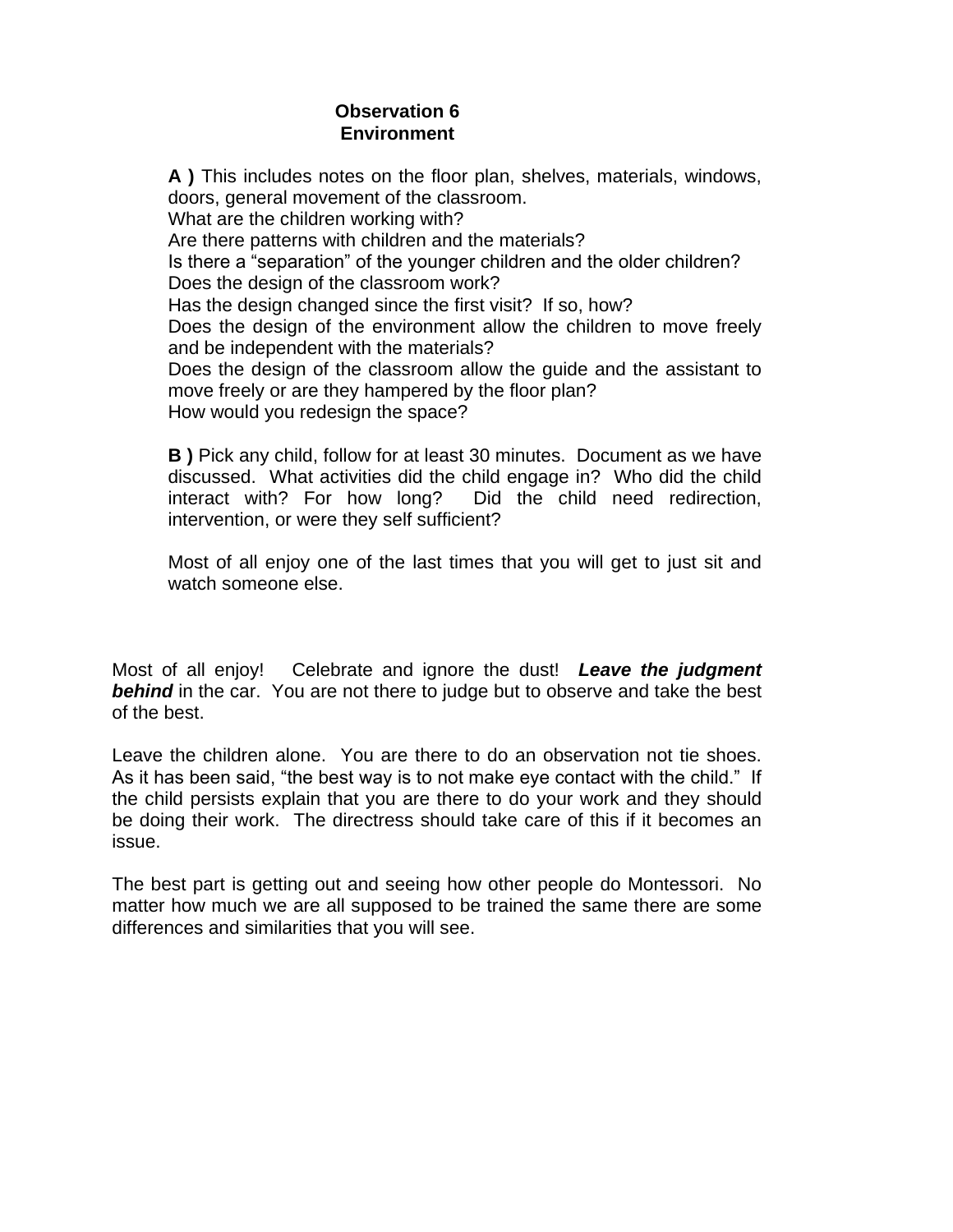# **MTI Practicum Guidelines**

Students who wish to register for practicum must have fully completed the academic phase of the preprimary MTI teachertraining program. They must have a grade of B or higher in all course work.

Students are required to make arrangements at a pre-approved practicum site & bring a completed copy of the attached contract signed *by* both the student, the supervising teacher & the Director of MTI.

Student must officially register & pay with the college. At this time the fees payable to AMS and MACTE for certification will be collected.

Student will be in the classroom working with the children under supervision of supervising teacher 3.5 hours per day 5 days a week for 9 consecutive months or the equivalent. (Minimum: 540 hrs).

Student will attend 41 hours each semester of seminar studies as scheduled by college.

Student will be observed at least 3 times over the course of the year by the field supervisor. (Self directed intern student will be observed 6 times).

Student will complete listed assignments and complete self evaluations which include goal setting.

Students will communicate monthly with supervising teacher re: year long project. (Student and supervising teacher will initial form).

Students are responsible to reminder supervising teacher of required forms signatures etc. and MTI will send supervising teacher packet with this same information.

Students and supervising teacher are responsible to notify MTI staff immediately if problems arise by calling Barbara Barton: 860 383 5214.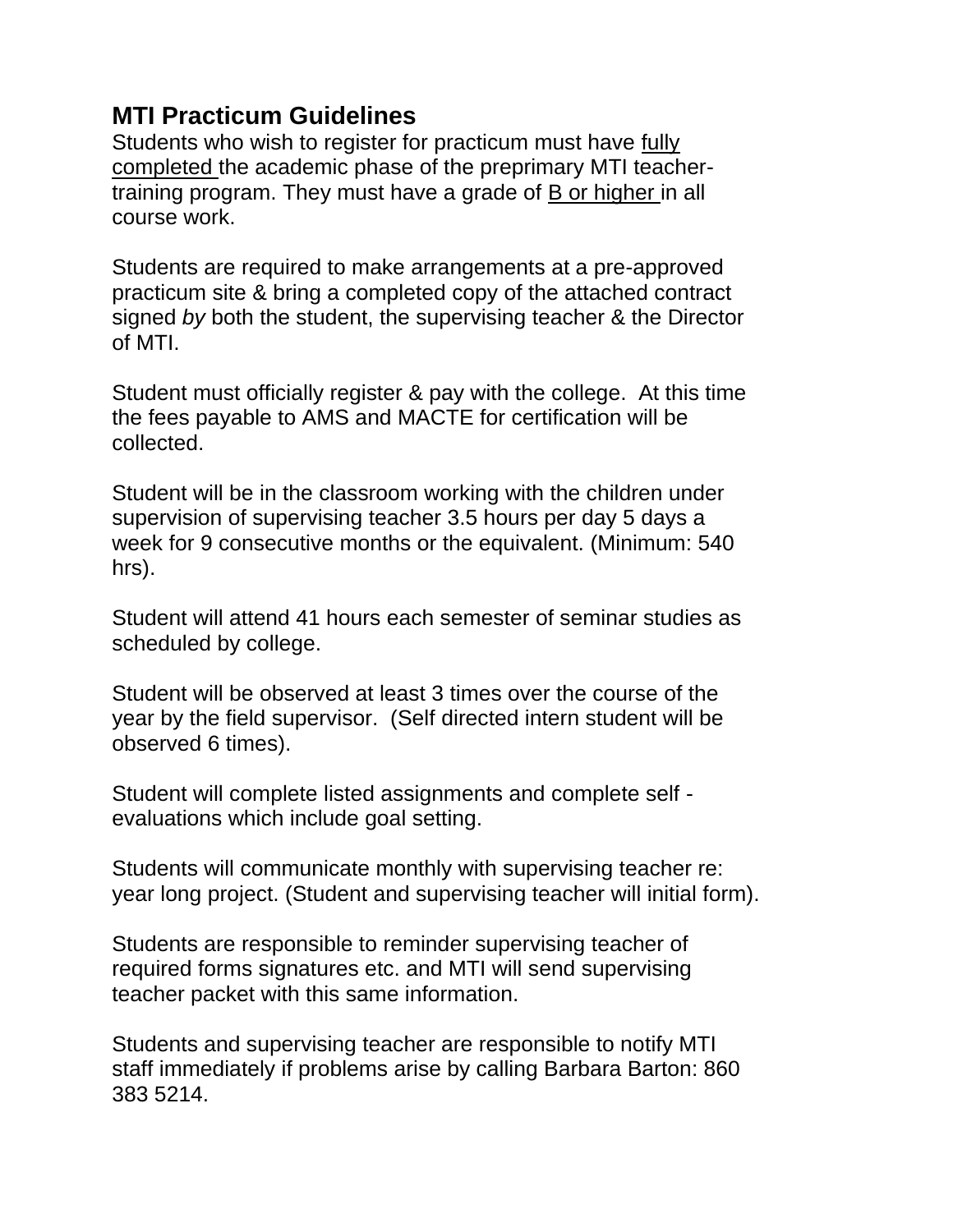| <b>Academic</b>                        |                |  |
|----------------------------------------|----------------|--|
| Attendance                             | 100            |  |
| <b>Self Evaluation - Nov</b>           | 50             |  |
| <b>Sensorial Album</b>                 | 25             |  |
| <b>Sensorial Materials</b>             | $\overline{0}$ |  |
| 2 Made                                 | $\overline{0}$ |  |
| 1 Presented                            | 50             |  |
| 1 Discussion                           | 50             |  |
| <b>Discipline Policy</b>               | 75             |  |
| <b>Observation Reaction</b>            | $\overline{0}$ |  |
| 1.                                     | 50             |  |
| 2.                                     | 50             |  |
| 3.                                     | 50             |  |
| <b>Total Academic</b>                  | 500            |  |
|                                        |                |  |
| <b>Practicum</b>                       |                |  |
| <b>Hours in Classroom</b>              | 225            |  |
| <b>Supervising Evaluation -</b><br>Nov | 250            |  |
| On sight visit 1                       | 25             |  |
| <b>Total Practicum</b>                 | 500            |  |
|                                        |                |  |
| <b>Ave Academic/ Practicum</b>         | 1000/2         |  |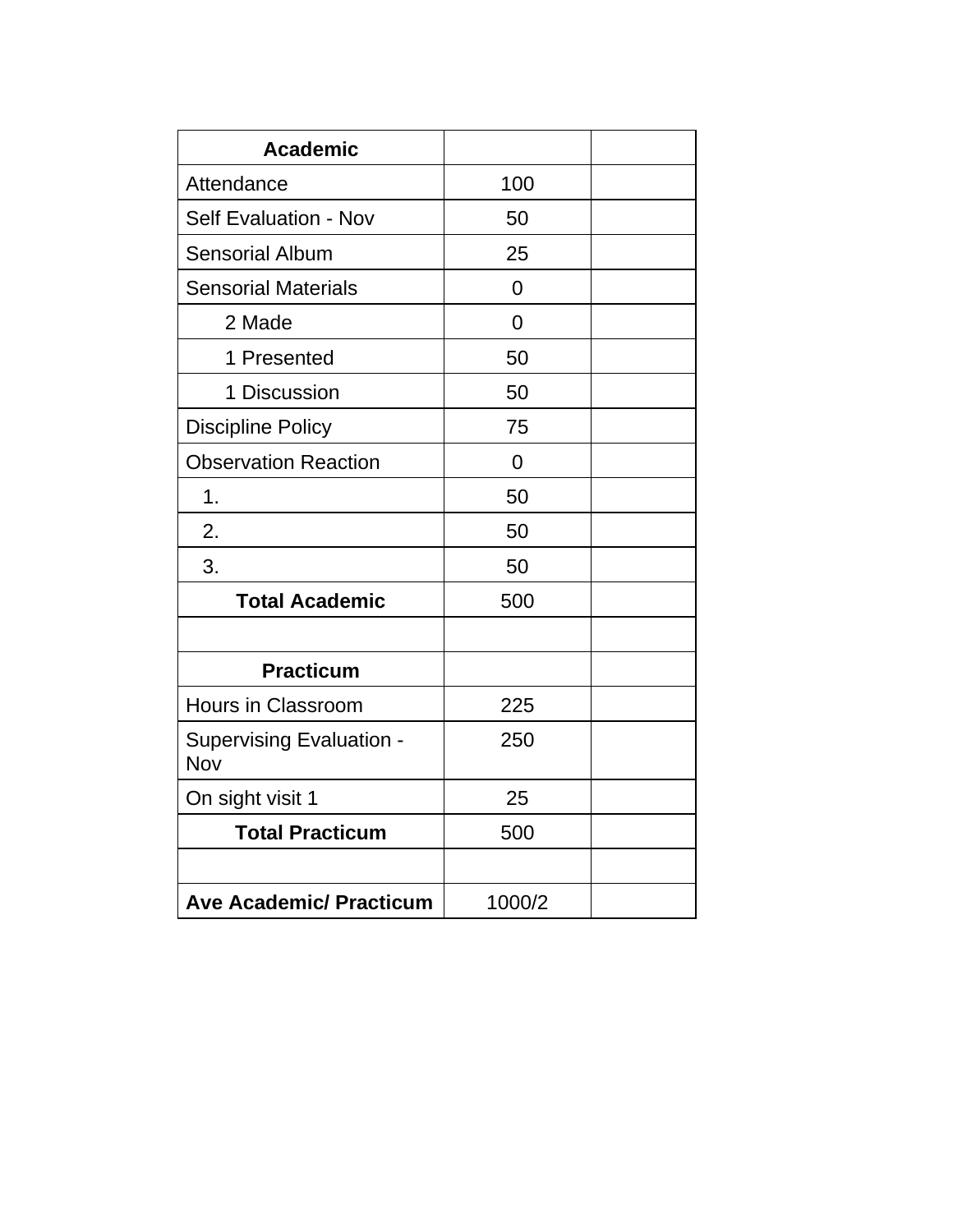| <b>MTI @ Three Rivers</b><br><b>Internship II</b> | <b>Points</b> | <b>Actual</b> |
|---------------------------------------------------|---------------|---------------|
| <b>Academic</b>                                   |               |               |
| Attendance                                        | 100           |               |
| Self Evaluation - February                        | 50            |               |
| May                                               | 50            |               |
| <b>Practical Life Album</b>                       | 25            |               |
| Language Album                                    | 25            |               |
| Math Album                                        | 25            |               |
| <b>Practical Life Material</b>                    | 0             |               |
| 1 Presented                                       | 25            |               |
| Year Long Project                                 | 150           |               |
| Case Study                                        | 150           |               |
| <b>Observation Reaction</b>                       | 0             |               |
| 4.                                                | 50            |               |
| 5.                                                | 50            |               |
| 6.                                                | 50            |               |
| <b>Total Academic</b>                             | 750           |               |
|                                                   |               |               |
| <b>Practicum</b>                                  |               |               |
| <b>Hours in Classroom</b>                         | 225           |               |
| <b>Supervising Evaluation - Feb</b>               | 250           |               |
| <b>Supervising Evaluation - May</b>               | 250           |               |
| On sight visit 2                                  | 25            |               |
| On sight visit 3                                  | 25            |               |
| <b>Total Practicum</b>                            | 775           |               |
|                                                   |               |               |
| <b>Ave Academic/ Practicum</b>                    | 1525/2        |               |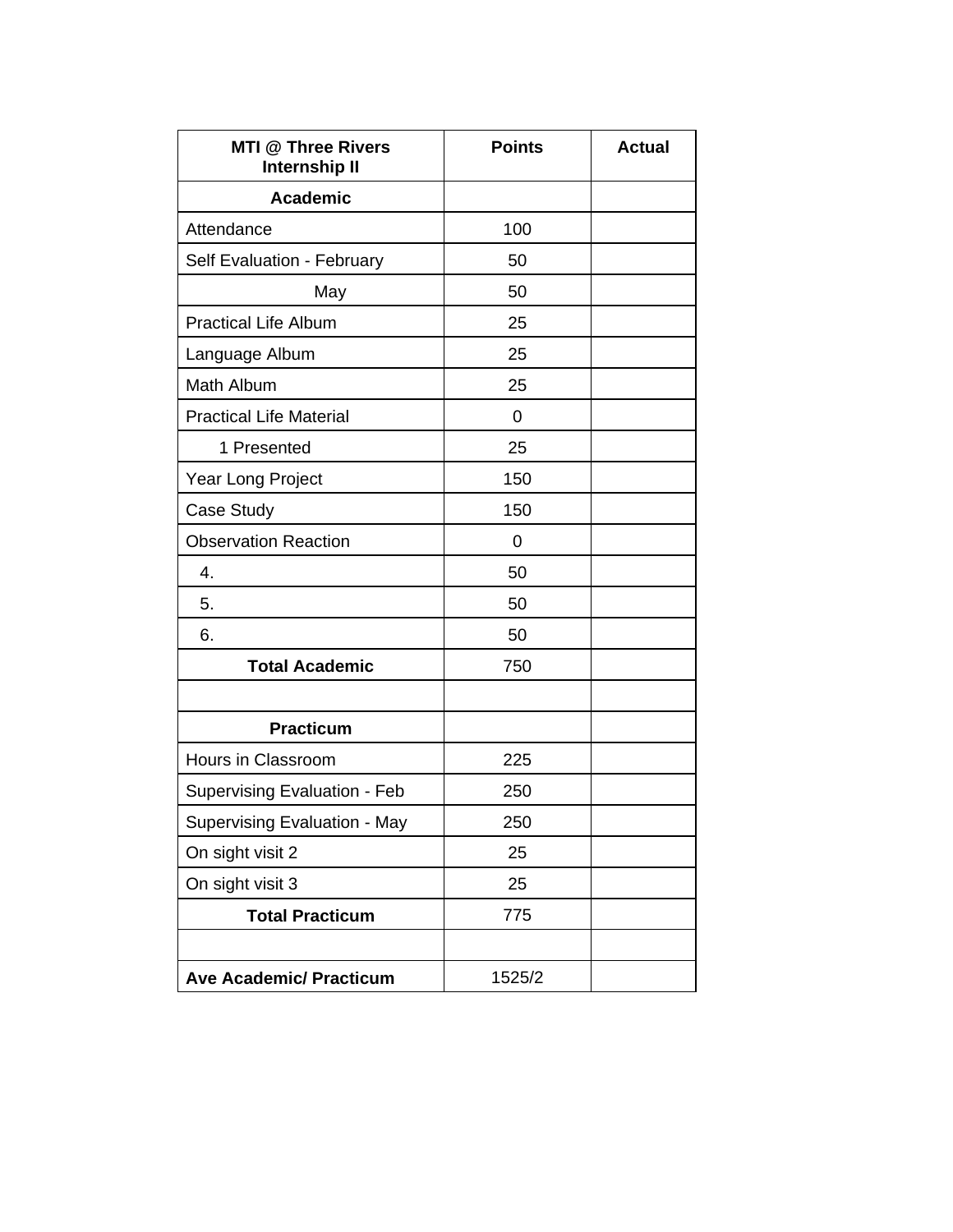# **Practicum Student Self-evaluation Form**

Name:  $\Box$  Date:  $\Box$ 

**In the Classroom**:

**Behavior:** (ie: active, passive, voice, interest level, interaction with children, with staff, with parents)

**Movement**: (pace, confidence, etc.)

**Use of Materials**: (which materials, how often, comfort level, presentation pace and number of words)

**Environment**: (preparation before and after school and maintenance during the day)

**Class Management**: (help follow through of ground rules, knowledge of classroom rules, supports conflict resolution)

**Relationship with Children**: (younger, older, gains / gives respect, encourages independence and problem solving, etc)

# **Relationship with Staff:**

**Observation:** (how often, focus, type)

# **Record Keeping:**

**In General**: **Relationship with Parents/ Guardians** (confidentiality, clear communication, gains / gives respect)

# **Attends meetings, conferences**...

# **Applies Montessori Philosophy**:

**Professionalism**: (aware of and avoids all forms of gossip, clicks, and triangulation. Is professional and warm. Uses I-message. Maintains good self-care, Communicates in a timely manner)

# **Clarity about Responsibilities**:

**Comments** (may include need for support, joyful moments or ...)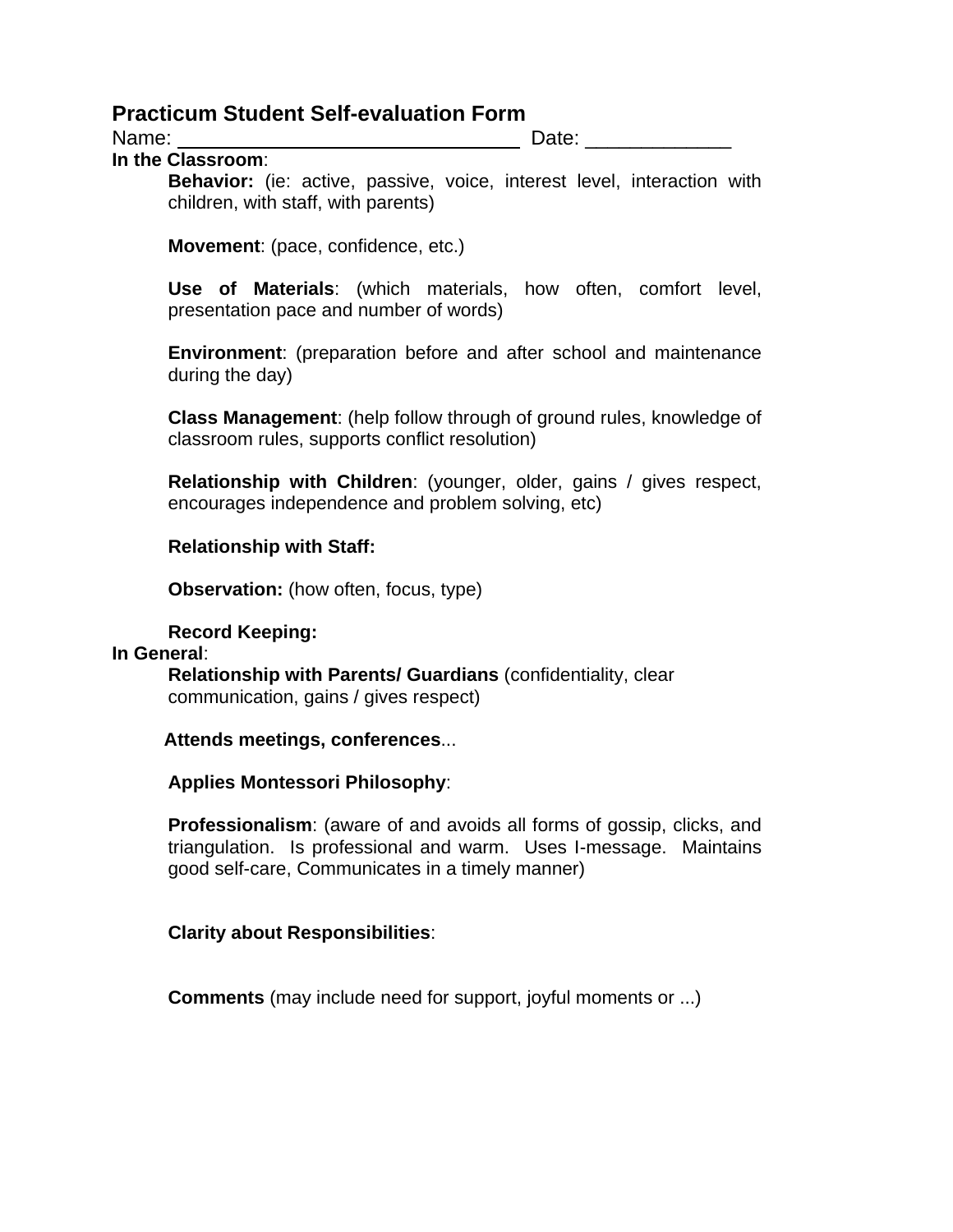#### **Montessori Teacher Institute**

Early Childhood Education Practicum Instructions for **Case Study** Information for this assignment should have been gathered by dated observations. The first paragraph should be about general information and statistics. For example: the child's placement in the family, any siblings, type of family (one parent, etc). If at all possible the height and weight of the child both at the beginning and end of the semester should be included. Any developmental concerns should also be listed here - any birth trauma should also be noted. The case study should be a total of four pages typed.

The different areas of development could include the following:

#### **Physical**

- a. Gross motor / coordination: walks, runs, jumps, skips
- b. Fine motor:
	- 1. pencil skills
	- 2. Art (scribble stages, etc)
	- 3. Scissors ability
- c. Spatial awareness
- d. Eye-hand coordination

# **Cognitive**

- a. Language
- b. Knowledge of numbers; knowledge of math concepts
- c. Knowledge of letters
- d. Knowledge of colors, etc
- e. Problem solving ability

#### **Social - emotional**

- a. Interaction with other children; participates in groups; respects others
- b. Interaction with teachers
- c. Ability to accept redirection
- d. Length and quality of attention span
- e. Play / stages
- f. Ability to transition
- g. Ability to accept responsibility for personal care
- h. Shows politeness and courtesy

The final paragraph should offer a consensus of your observations with possible recommendations for the child in the future.

PORFOLIO ASSESSMENT HIGHLY RECOMMENDED Specific assessment tools and observation techniques necessary.